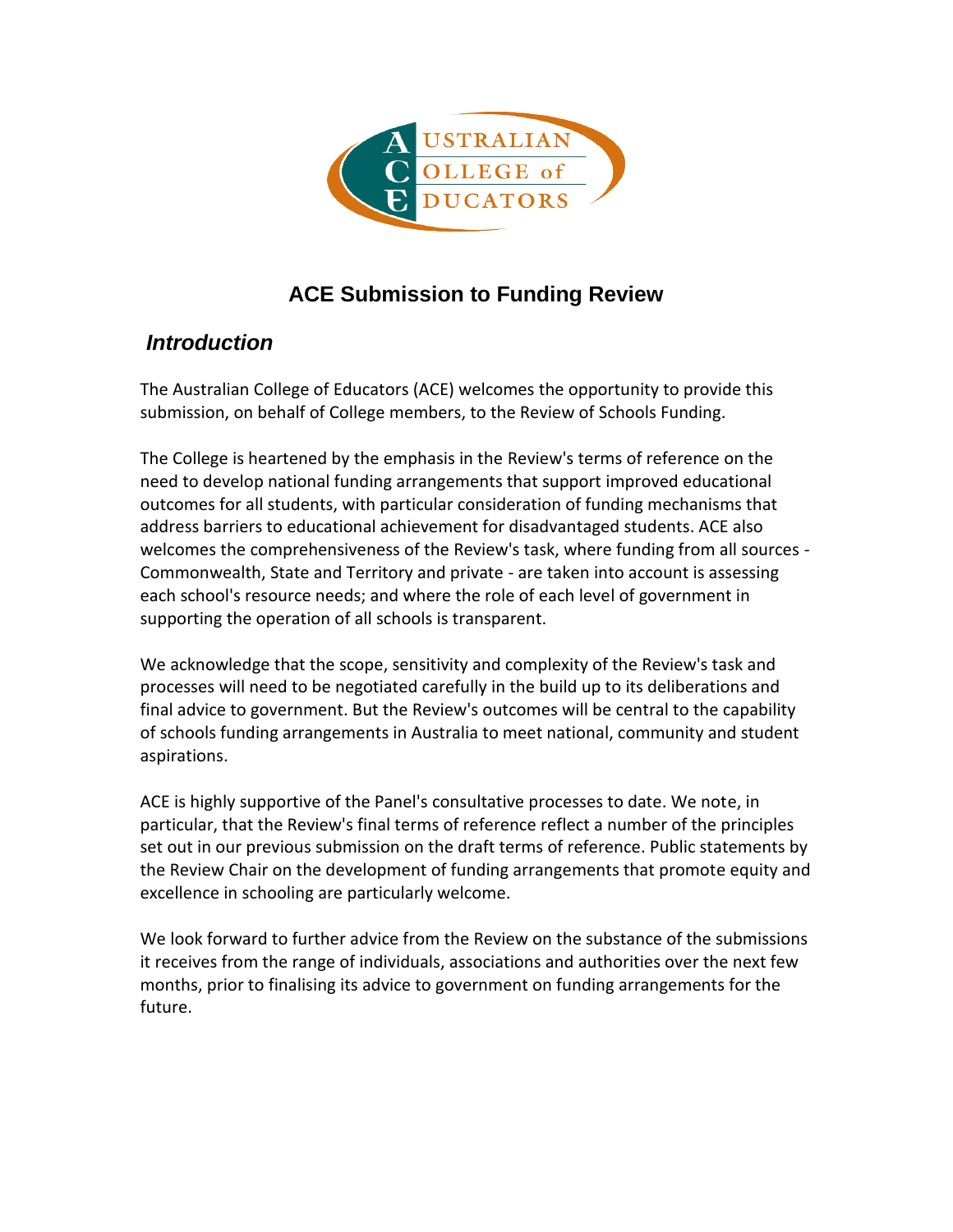#### *The Australian College of Educators*

ACE is well placed to assist the Review in its further deliberations. The College has a long history as a professional association. ACE members are drawn from both the government and non-government sectors of schooling and across all levels of education. We see this review as a unique opportunity in Australia's history to build a broad consensus around a new set of arrangements for the funding of Australian schooling, informed by a clear educational rationale, that provides a solid basis for setting funding goals, parameters and priorities now and into the future. ACE has appreciated the opportunities it has had already for constructive engagement with the initial stages of this important funding review.

#### *Overview of our submission*

In this submission, ACE takes the view that the effectiveness of the Review is contingent upon its establishing a clear educational rationale for schools funding, derived from national goals, objectives, standards and priorities.

The Review's success will be judged in the education community by the extent to which it defines the fundamental questions that need to be asked about how our schools should be funded and how it identifies the key problems that need to be overcome. A number of such questions are well-presented in the Review's emerging issues paper. The Panel will also be judged by the principles and values that underpin the answers it finally gives to these questions and problems.

For these reasons, ACE has focused in this submission on the following:

- defining the fundamental questions that need to be answered; and
- spelling out the principles that it expects the Panel to bring to bear on its recommended answers.

#### *Key Questions*

For educators, the way in which schools are funded should address those underlying issues that influence the nature and quality of schooling. These include the key issues set out below.

#### *The primacy of quality teaching in the achievement of educational outcomes*

**How will the Review contribute to ensuring an adequate supply of high quality teachers for all schools; and to guaranteeing that all students in all schools have equal**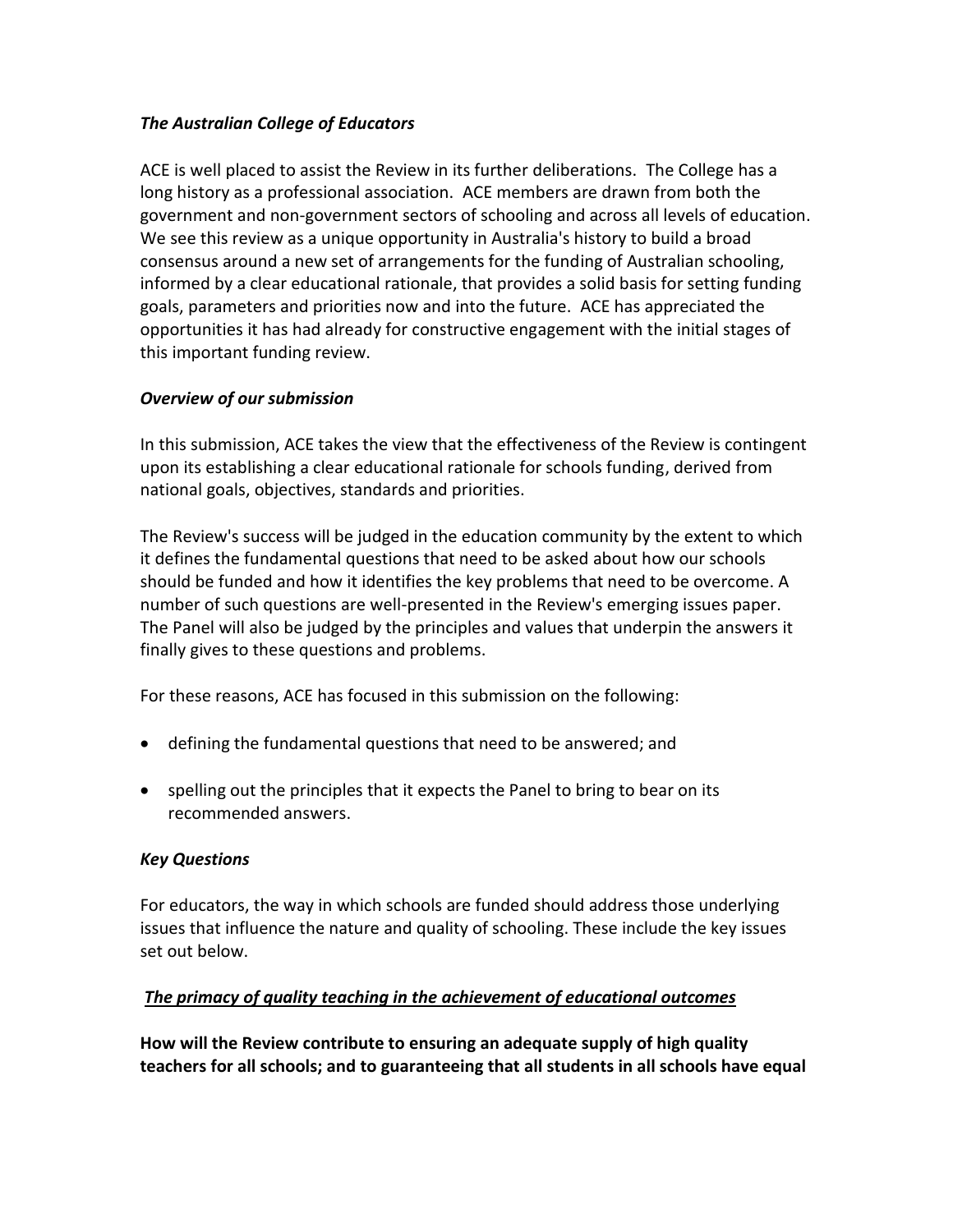#### **access to the quality teachers they will need to achieve nationally-agreed curriculum outcomes?**

There is now almost universal agreement among educators, backed by research, that the most important thing that governments can do to improve schooling outcomes is to support high quality teaching across all schools. Funding quality teaching will be central to that objective, particularly in the light of significant demographic changes in teacher supply and in the context of an increasingly competitive market for attracting and retaining skilled and experienced teachers.

## *Aligning funding with curriculum and teaching standards*

## **How will the recommended funding arrangements enable government attempts at reform in the areas of national curriculum and teaching standards to be achieved in practice?**

Educators generally support the development of high quality, national standards for curriculum and teaching, but are unclear about how public funding of recurrent resources will deliver the capacity to meet those standards in all schools. There is a clear need for government to develop strategic policy for the integration of schools funding, national curriculum and national teaching standards.

#### *Aligning the educational workload of each school and the resources available to them.*

**How will the Review ensure that, in deciding on the mechanisms for apportioning public funding among schools, proper account is taken of the need to ensure a balance between the total resources available to schools, the needs of the students they actually enrol, and the effect of these needs on the schools' relative workloads?** 

There is widespread concern that, without a satisfactory answer to this question, some schools will be left to carry a disproportionate share of the workload without the amount and share of resources they require. Educators in schools want to be reassured that funding arrangements for schools will recognise the common and shared needs and entitlements of students as well as their differing needs, abilities and aspirations; and that they will recognise the unequal workload among schools in diverse settings serving vastly different communities.

## *Choice*

**How will the Review support parental choice of schooling by providing a common, rational and educationally justifiable basis for assessing the resource entitlements of government and non-government schools across Australia?**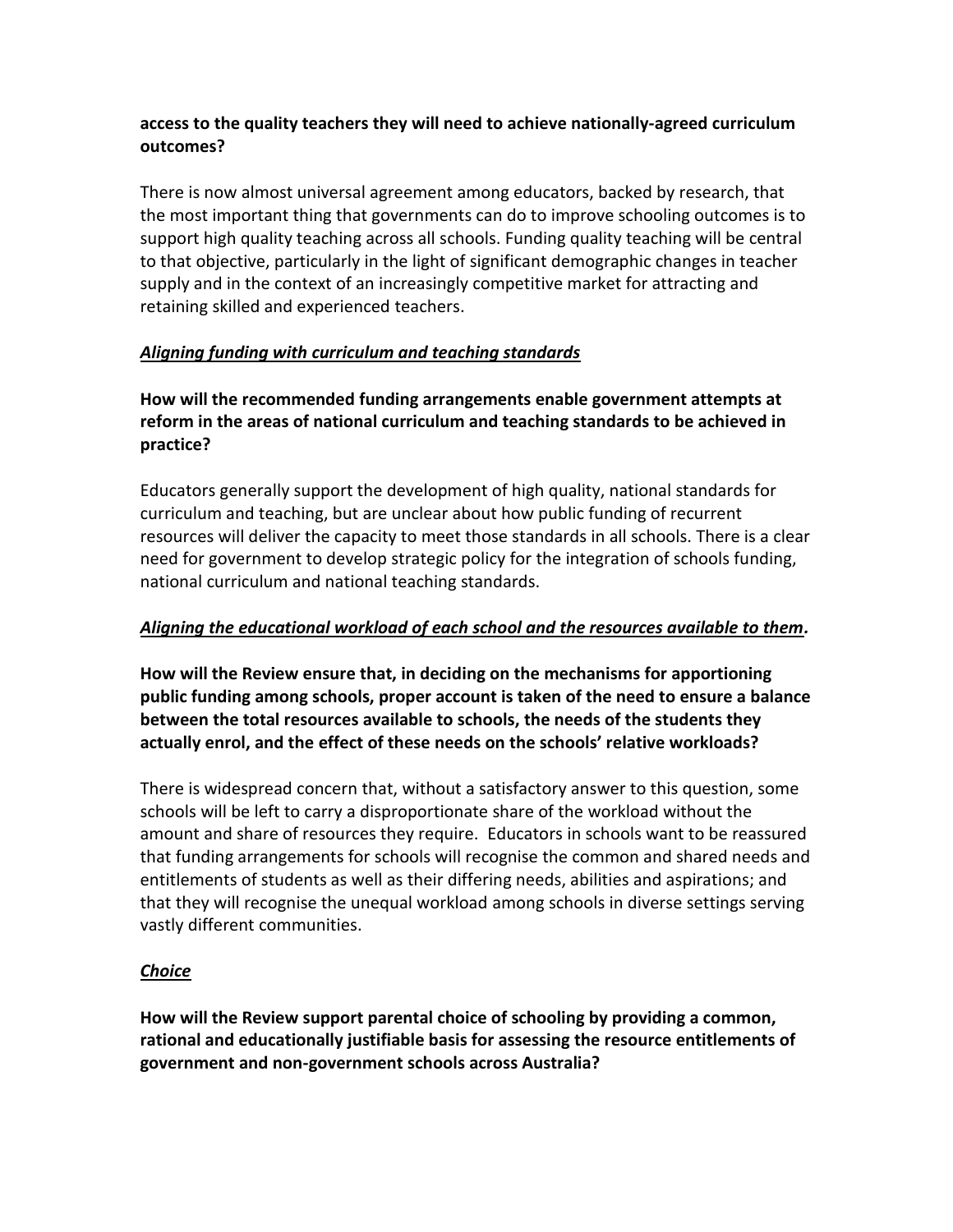ACE supports the right of parents to choose the schooling environment that they believe is best for their children. The key question for government is how to provide public funding to schools that supports parental choice in ways that avoid creating an unfair resource-based competition between schools. The contribution made by parents is a private contribution to what is both a public and a private good, but must be balanced against the needs of students whose parents are unable or unwilling to make such a contribution.

## *The responsibility of government in schools funding for equality of educational opportunity.*

## **How will funding arrangements enable governments to ensure that any differences in the total resources available to students among different schools can be justified by governments in educational terms?**

Reporting of financial data on *MySchool* reveals the extent of resource disparities among schools. Educators have long been aware of these inequalities, and are concerned that current policies and mechanisms for the distribution of public monies among schools are exacerbating these inequalities, both within and between the government and the non-government school sectors. Educators accept that schools serving students with the range of educational needs require additional resources (including, in some instances, infrastructure) to carry out their higher workloads. Such resources may be necessary, for example, to supply experienced teachers to work in remote localities; to provide the specialist and intensive support required by students with special needs; to provide counselling or library services; or to build a trusting relationship between schools and families.

#### *Intergovernmental responsibilities for funding Australian schools*

**How will the Review contribute to a rational and functional relationship between the Commonwealth and State and Territory governments for the recurrent funding of all schools, to overcome the disconnections, imbalances and tensions arising from their current funding responsibilities for government and non-government schools?**

Educators across all school sectors are looking to governments at all levels to be clear and honest about their funding policies and mechanisms, and to end the relentless shifting of responsibility between Commonwealth and State and Territory governments on particular issues affecting the different school sectors. This practice has unfortunately become endemic to Australia's federal system of government in many areas including education funding, to the detriment of public understanding of the real issues affecting schools in both sectors. The Review has a unique opportunity to begin to put in place a more rational and coordinated funding regime where governments agree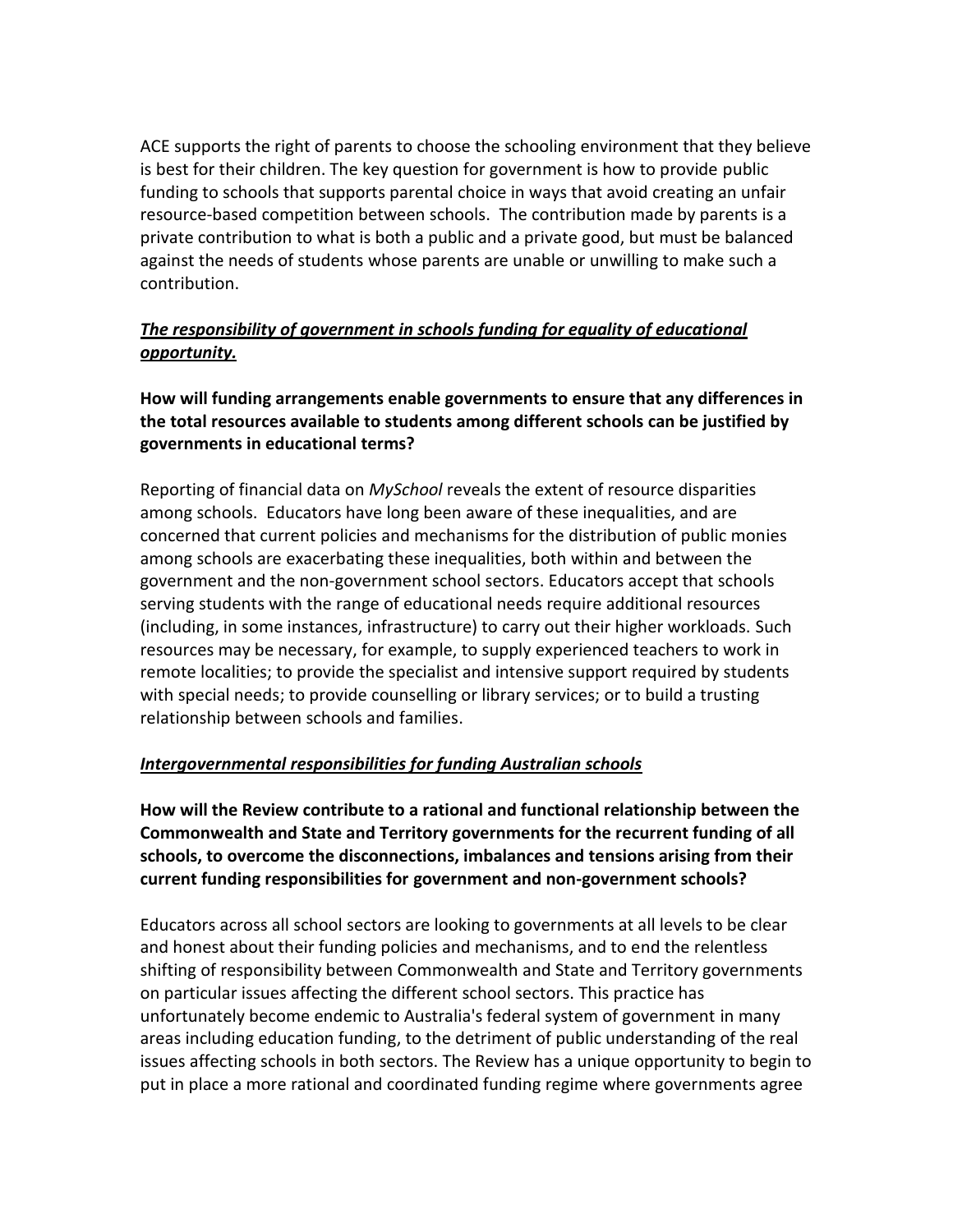on the educational goals, objectives and strategies that drive the allocation of public monies across all schools.

#### *Conditions for public funding of Australian schools*

## **How will the funding arrangements emanating from the Review protect the public interest in the use of public funds for the operation of government and nongovernment schools?**

Although schools in receipt of public are currently required to meet explicit standards for curriculum, teaching qualifications and minimum safety and capital standards, mainly through State and Territory regulatory obligations, these are inconsistent across the sectors and the States and Territories. There is also a clear need for nationally consistent , explicit and comprehensive conditions for all schools so that they are accountable for the proper use of public monies in key aspects of their operation: curriculum and teaching standards; student access and exclusion criteria, including fees and other sources of income; building and other school infrastructure; assessment and reporting; and the like. Such conditions must be aligned across the school sectors, while having regard to the range of student abilities and characteristics in diverse settings and to clear differences in the legal obligations placed by governments themselves on the government and non-government school sectors.

## *Funding mechanisms*

## **How will the Review ensure that its recommended funding goals, objectives and principles are delivered by compatible funding mechanisms that are transparent and have policy integrity?**

In contrast with current funding arrangements, any reformed mechanisms for both Commonwealth and State/ Territory funding should be widely understood and supported. This will require funding criteria and delivery mechanisms that involve consistency between funding principles, values, objectives and priorities and the funding mechanisms designed to deliver these.

Such mechanisms include the need for a reformed supplementation measure that protects the value of the public investment in schools from the effects of inflation. This should be based on a measure of actual cost increases such as movements in teacher and non-teacher salaries, teaching materials, etc., along the lines of the previous Schools Price Index. It is not consistent with good practice to provide real funding increases (or, for that matter, to inflict real funding cuts) in the guise of supplementation/indexation. Real increases (or cuts) in funding for schools should be provided through explicit policy decisions based on the relative needs of schools against clear educational criteria.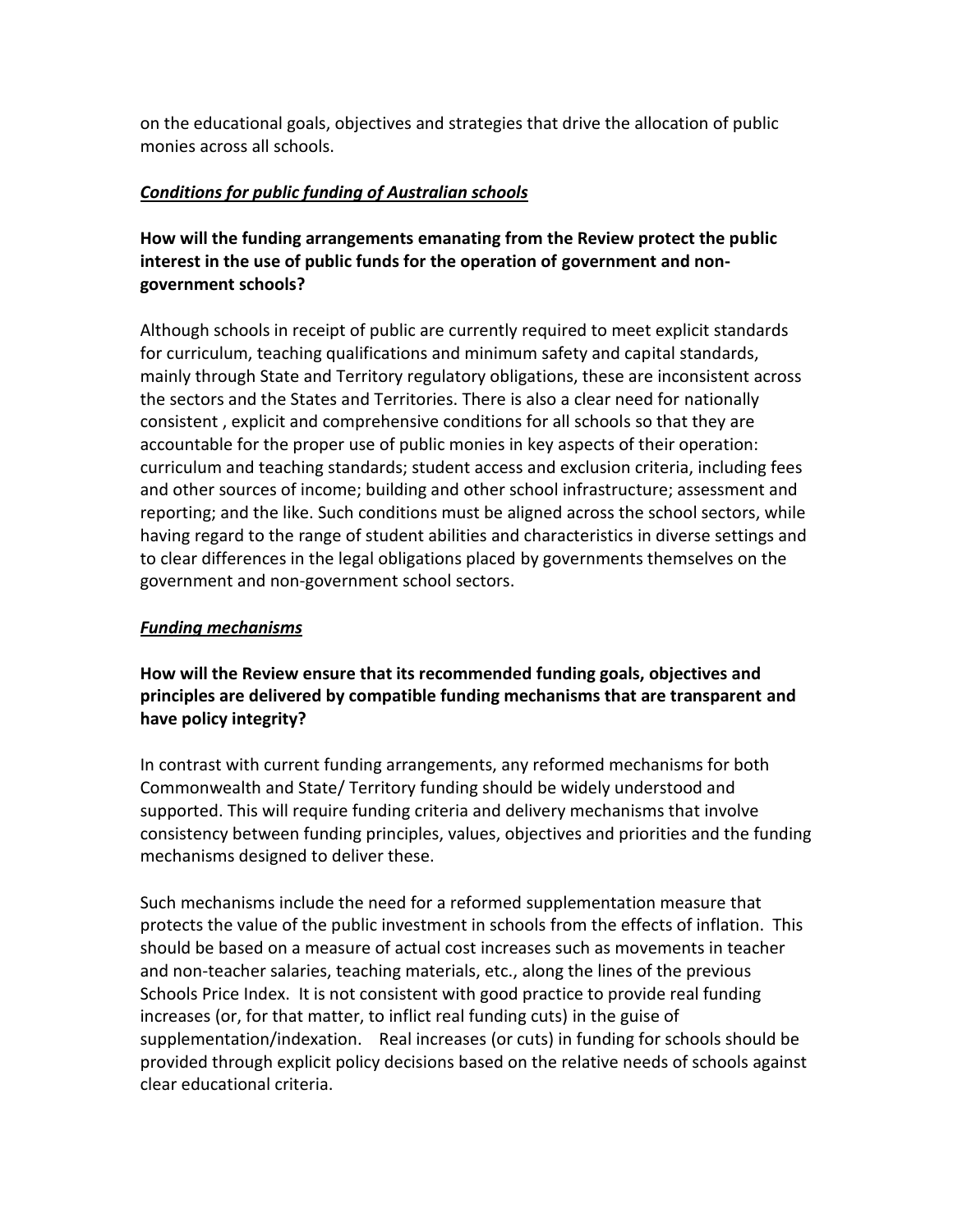#### *Complementary relationships among schools and sectors*

### **How will reformed funding arrangements foster cooperation among schools within and between the government and non-government sectors, in the interests of the students served by those schools?**

There is evidence that current funding arrangements are promoting unnecessary tensions between schools and sectors, through the emphasis in those arrangements on competition between schools rather than the encouragement of greater cooperation. Educators understand that there is much to be gained from a more inclusive approach to schools funding, so that schools are both encouraged and rewarded to support each other to provide the best teaching and learning environment they can for their students.

ACE has played an active role in the Australian educational community in the development of cooperation between educators from all states, all sectors, and all stages of education; and looks to the Review to provide proposals which support this approach.

#### *Conclusion: making explicit the ethical values, principles and ideals that underpin public policy on schools funding*

The Australian College of Educators has welcomed recent public statements by the Chair of the Review Panel about the importance of equity in schools funding and in relation to schooling generally. ACE expects principles of equity, excellence and social inclusion to guide the work of the Panel.

Whether or not they are stated explicitly, all policy advice embodies values and principles. In the interests of the quality, integrity and transparency of the Panel's advice on the public policy for funding schools, the Australian College of Educators takes the view that the Panel should make clear the ideals and principles that underpin its advice, so that these can inform public consideration and debate on the directions it proposes for schools funding policy.

These ideals and principles are best stated, in the view of ACE, in a form that is sufficiently concrete and tangible to provide a guide to policy directions, objectives and priorities, rather than in terms so abstract and airy as to support almost any course of action.

The Australian College of Educators has high expectations of the Review of Schools Funding. Educators expect a report that treats schooling as a public as well as a private good; and that it will point out to governments their responsibility for balancing the legitimate aspirations of individuals with the need for social advancement through a generally well-educated society. Our society, through its governments, has a responsibility to recognise the education of our children and young people as an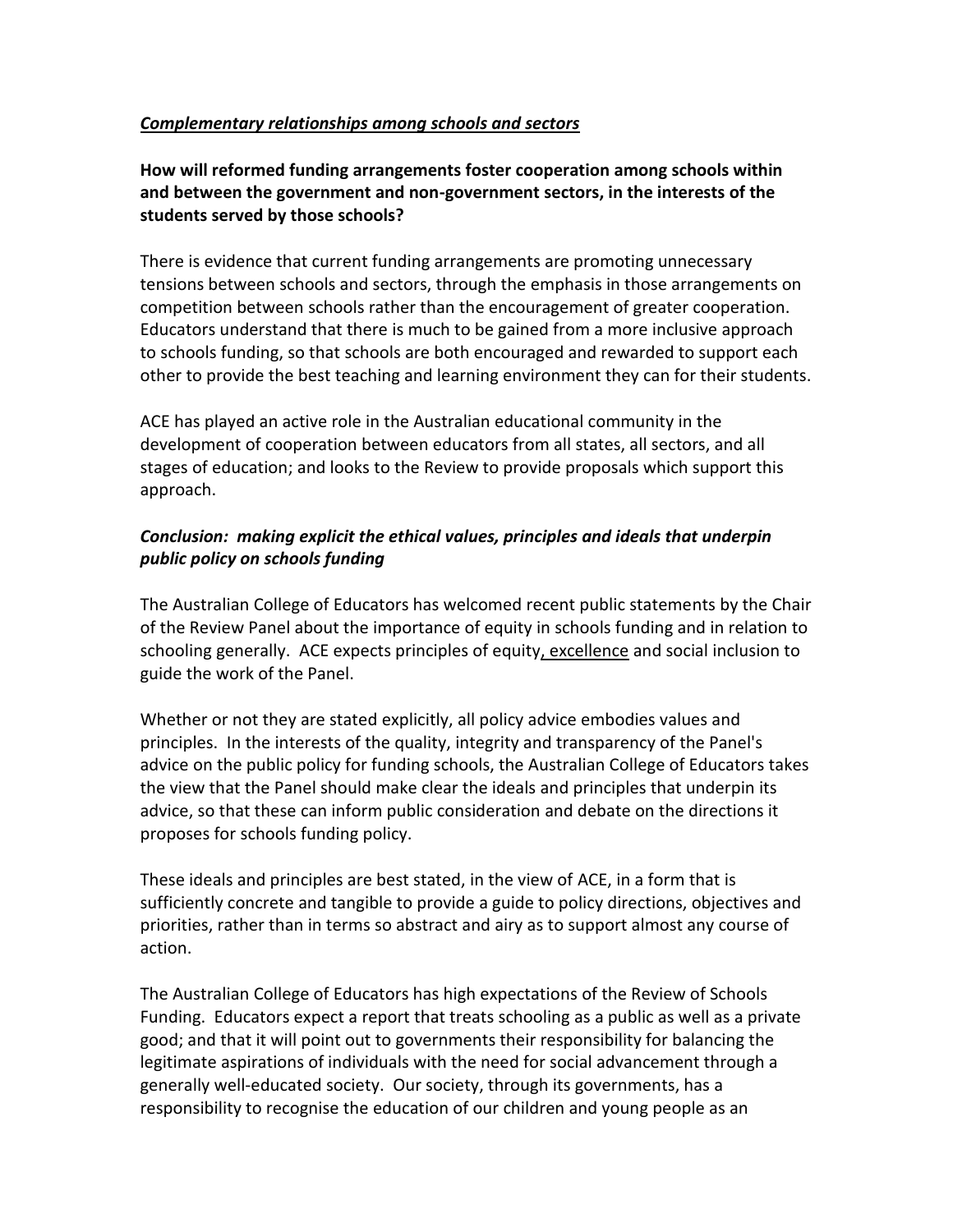investment in their well-being and their shared human capacity to learn while they are young, and not to treat schooling simply as a driver of economic growth, important as this is. This College also expects advice to government on schools funding to point out their responsibilities, in our democracy, take special measures to protect and advance the educational interests of those children and young people whose parents and communities are least able to do so.

ACE understands that the values and ideals that should guide high quality policy and administration in relation to schools funding are not discrete, but need to be held in balance. There is little point, for example, in separating considerations of equity from the matter of quality in schooling. Equity is only meaningful where it confers access to an education of quality; and, in particular, access to high quality teaching.

ACE will expect the Review Panel to recommend arrangements for the public funding of Australian schools which reflect the economic, efficient, effective and fair use of these resources. Little good will come, for example, of spreading the available public resources so thinly among schools that the overall quality of the school system is undermined, even if the allocation can be argued to be equitable. It will also expect the Panel to advise governments of the need to recognise that schools need the capacity to plan their programs effectively to meet student needs, so that funding arrangements need to be as stable, predictable and flexible as possible.

Current funding arrangements for schools funding in our federal system fall far short of the standards of public policy and administration that Australians are entitled to expect. Flaws and weaknesses in the current Commonwealth arrangements for the public recurrent funding of non-government schools have been widely documented<sup>1</sup>. But

 $\overline{a}$ 

Department of Education, Science and Training 2006, *Review of SES Funding Arrangements for Nongovernment Schools: A Report on an Internal Departmental Review into the Effectiveness of the SES Funding Arrangements for Non-government Schools*.

Dowling, A. 2007, *Australia's School Funding System, Australian Council for Education Research*.

McGaw, B. 2008, 'How good is Australian school education?', in S. Marginson & R. James (eds) *Education, Science and Public Policy: Ideas for an Education Revolution*, Melbourne University Press, Melbourne, pp. 53–77.

<sup>&</sup>lt;sup>1</sup> Australian National Audit Office 2009, *Performance Audit Report No. 45 – Funding for Non-government Schools*.